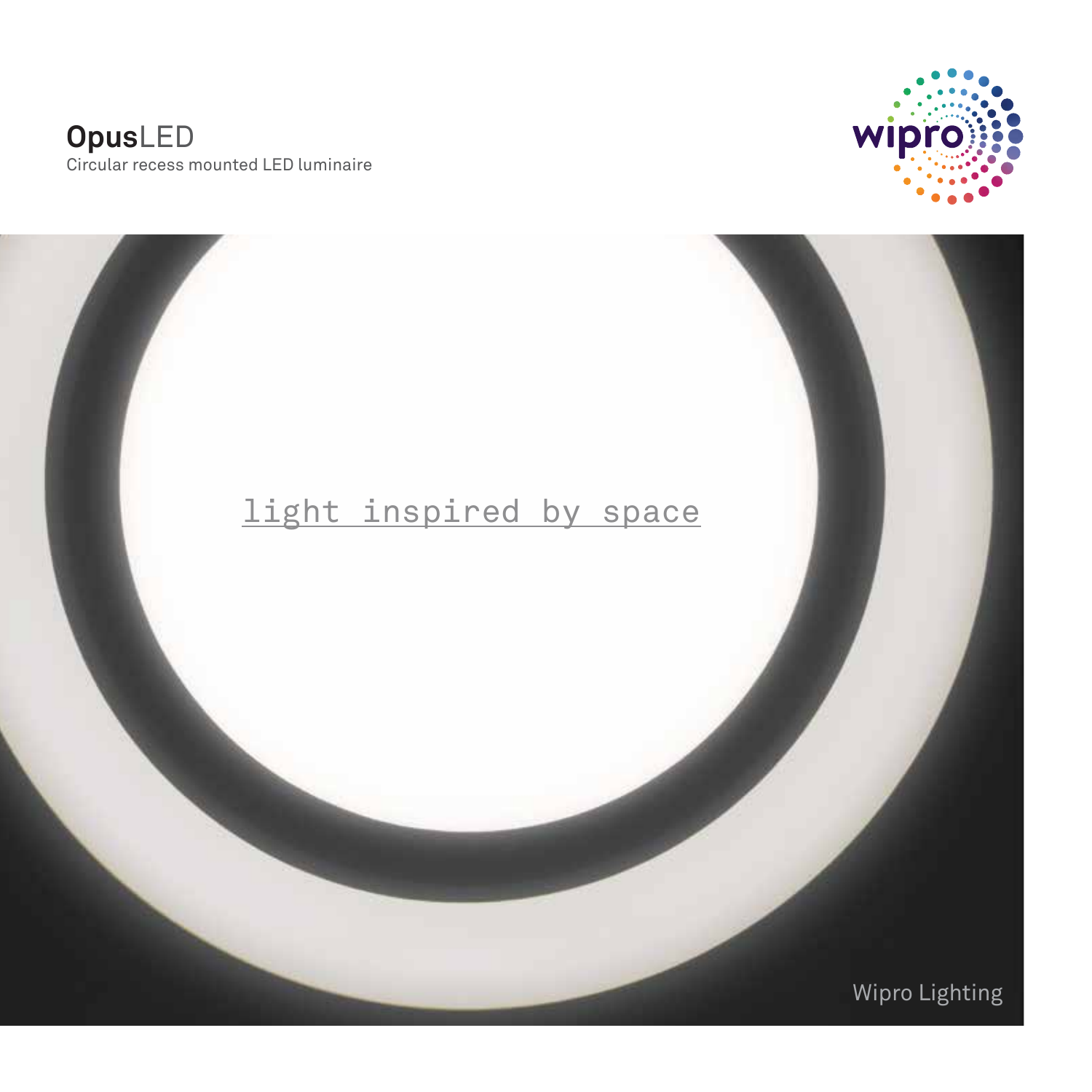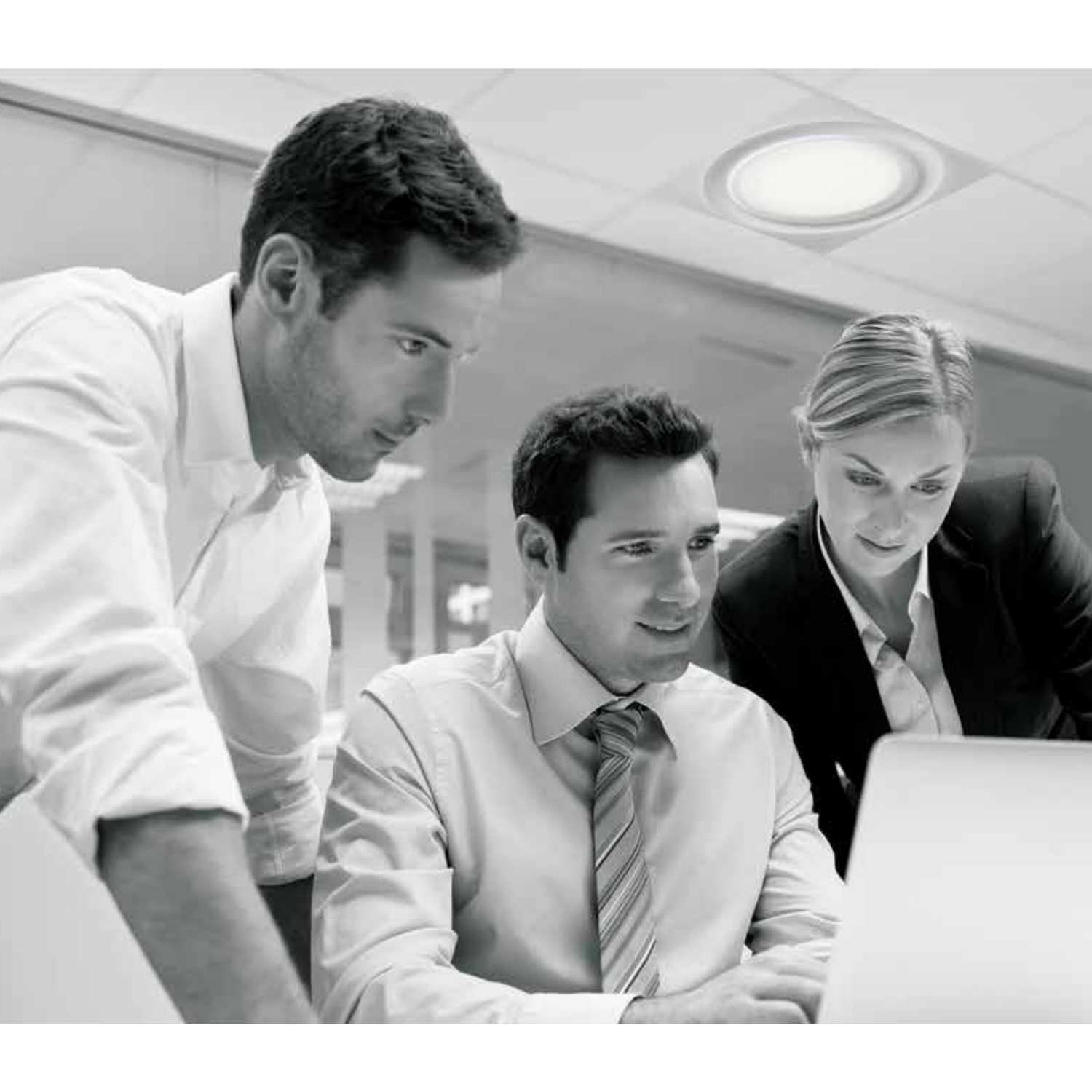

As we advance into the future, our ways of working have broken down the walls, creating more open and flexibile spaces.

With an innovative design inspired by circular form, Wipro Lighting brings to you '**OpusLED**' - a lighting solution for contemporary workspaces.

## space inspired by light

OpusLED not only illuminates, but also creates a work environment that is visually pleasing, distinctive and inspirational; leading to better productivity. Its innovative design with direct & indirect lighting and compatibility with lighting controls offers effective energy savings .

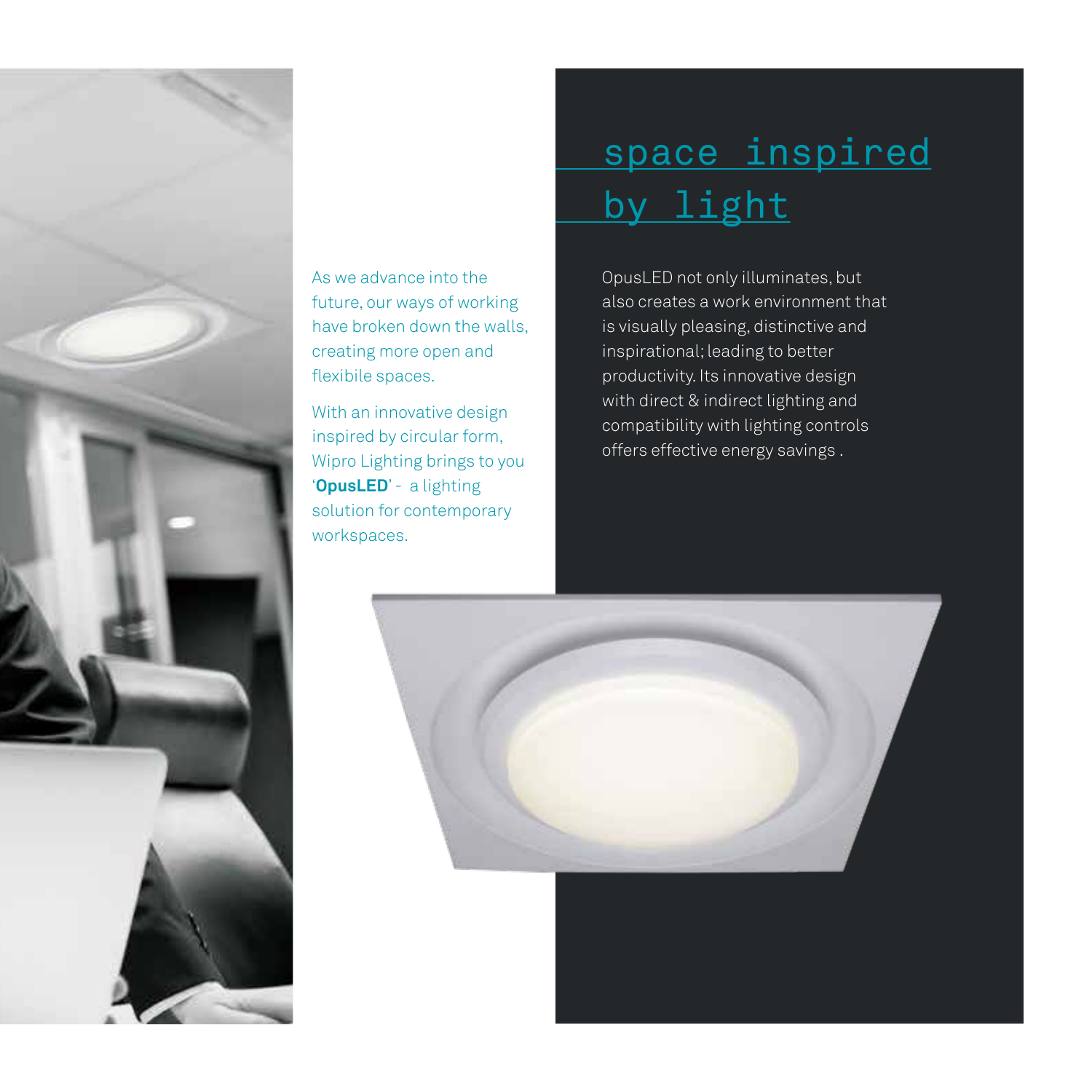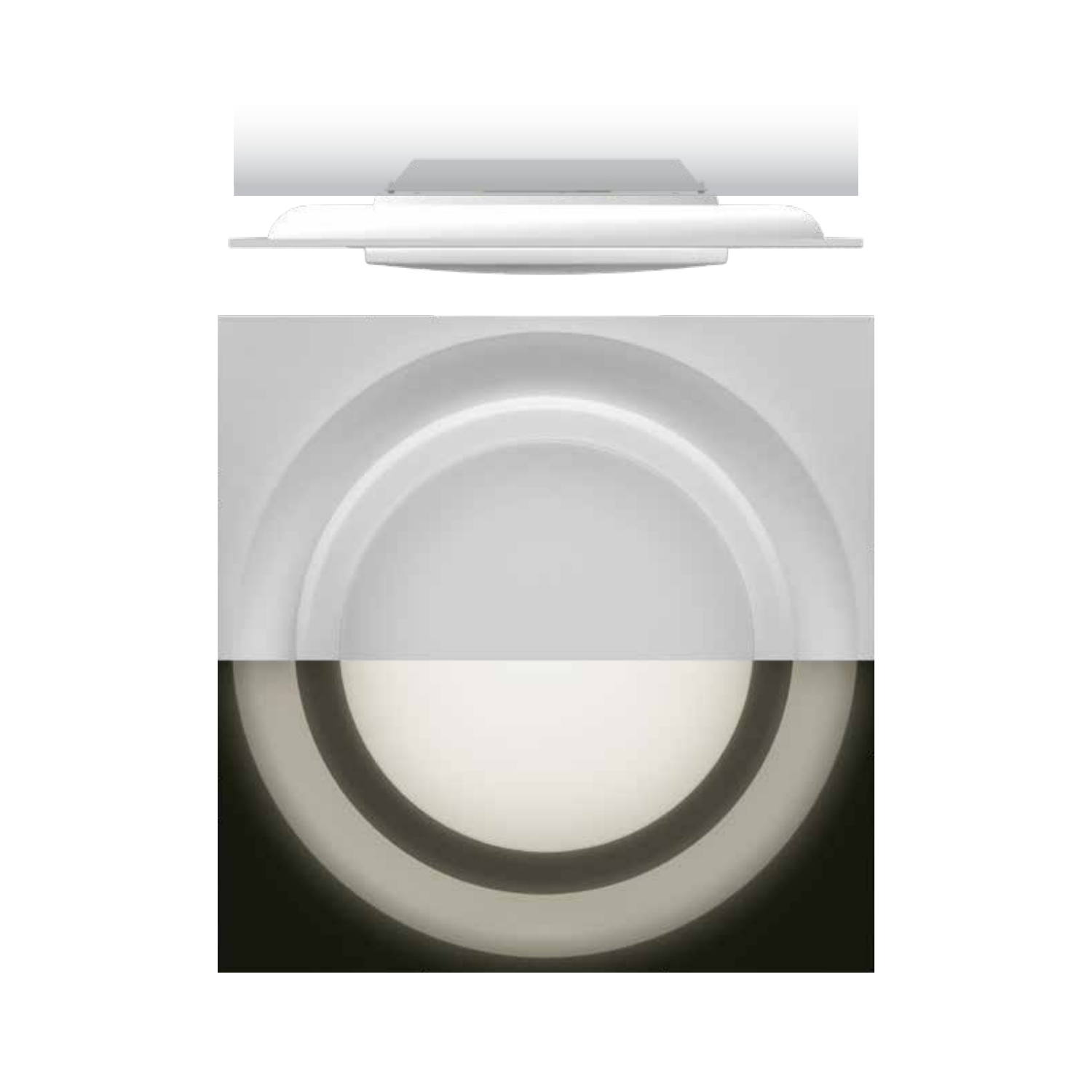### design excellence through unique profile

OpusLED is progressive and modern in design with a unique spherical drop down diffuser and surrounding light chamber. It subtly introduces a circular geometry and blends into the ceiling, making the environment cheerful and vibrant.

# enhanced performance versatility

Unique design profile allows direct & indirect lighting with individual controls.

Excellent engineering with proper thermal management ensures long service life and superior performance.



uniform lighting

High Efficiency Translucent (HET) PMMA diffuser leads to uniform distribution of light enhancing visual comfort.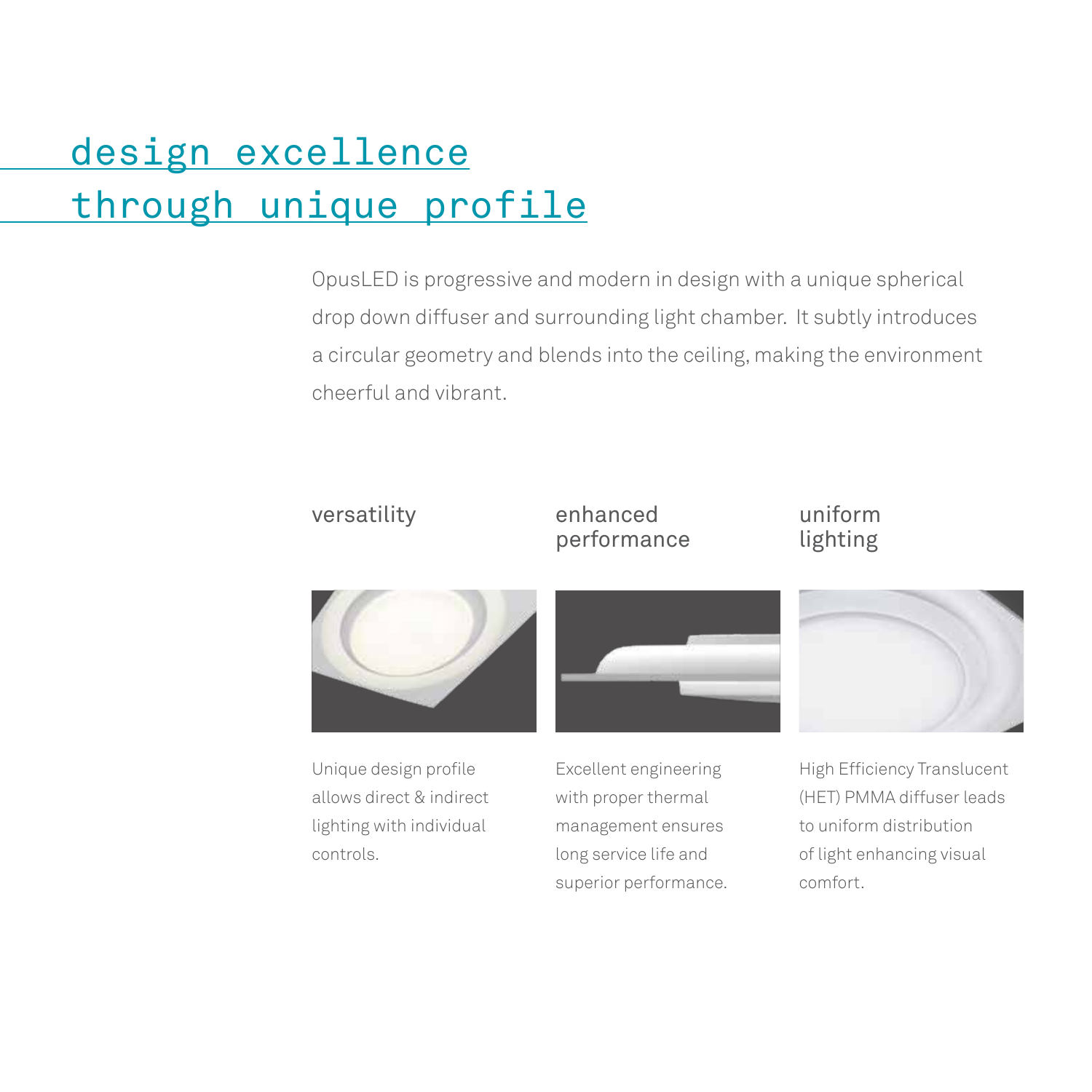### versatility with multiple lighting modes



It saves upto 60% energy with high efficiency LEDs, delivering optimum light output that ensures less power consumption and lower LPD (Light Power density) and proves to be an ideal solution for green buildings.

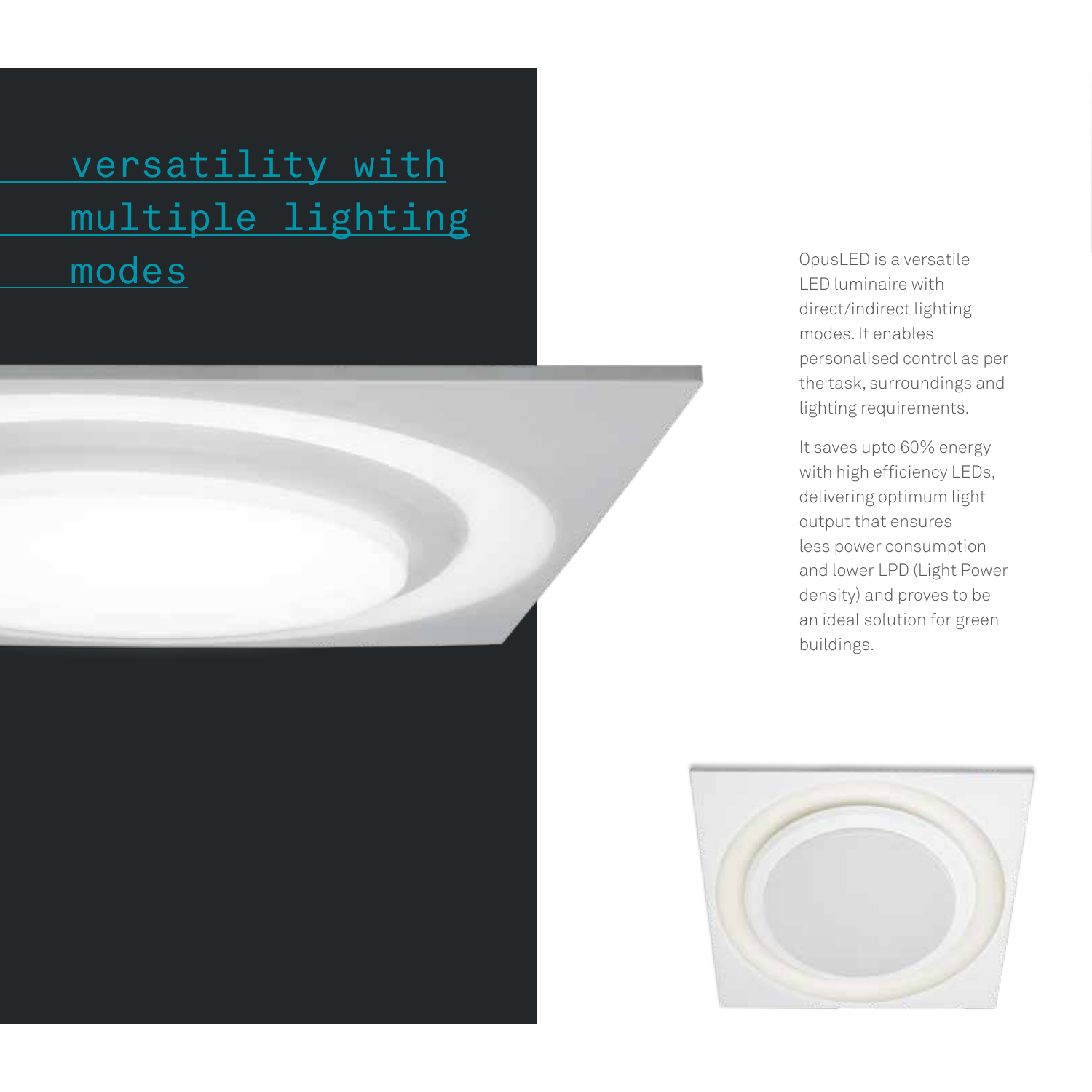### **direct lighting functional lighting**

For functional tasks in office environment

#### **indirect lighting ambient lighting**

. . . . . . . . . . . . . .

For thinking, discussing, brainstorming and creating a relaxed environment

**direct-indirect lighting functional + ambient lighting**

................

j.

.....................

Enables tasks which require concentration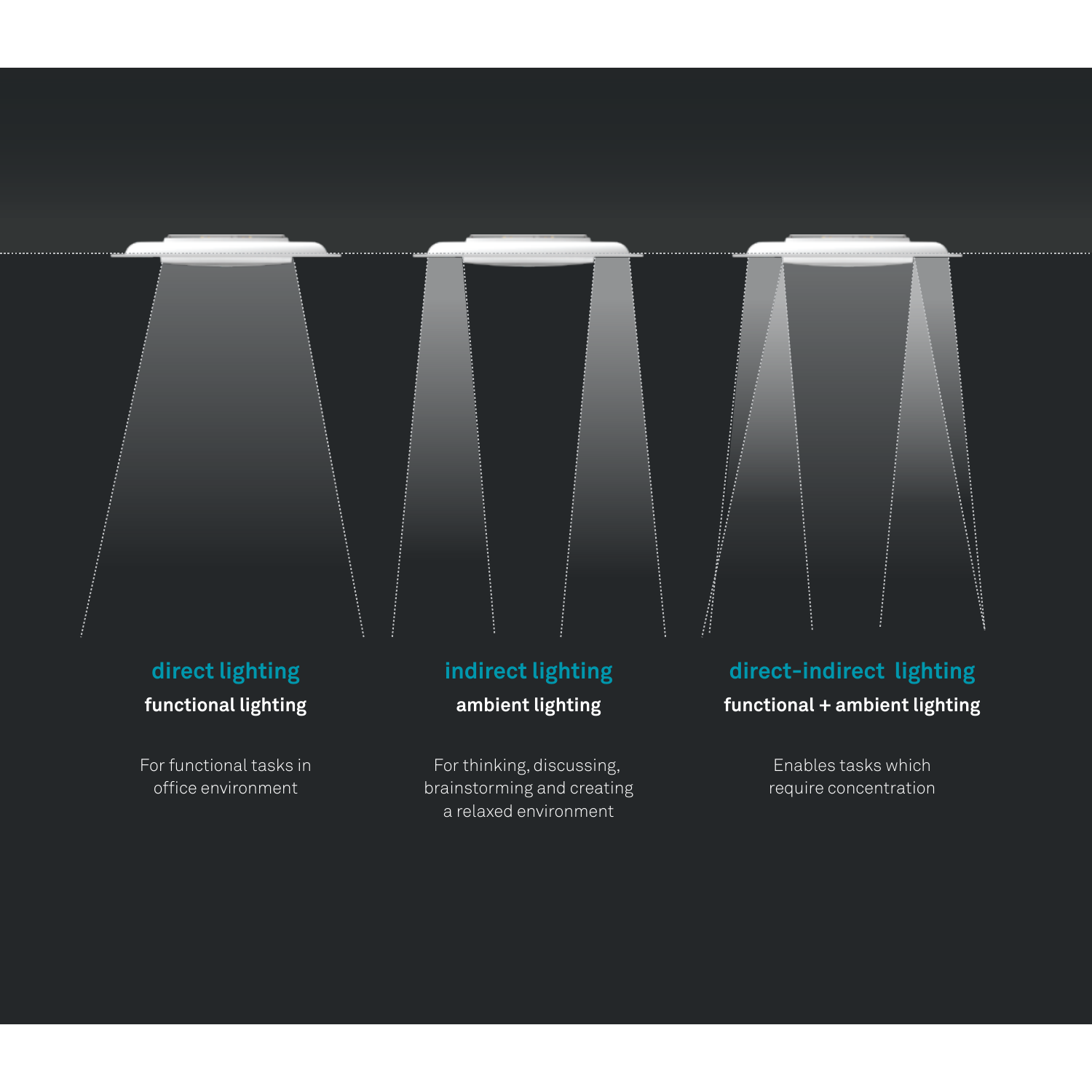### personalising **workspaces**

Indirect lighting mode When sufficient daylight is available, to create a relaxed work environment and save upto 60% energy.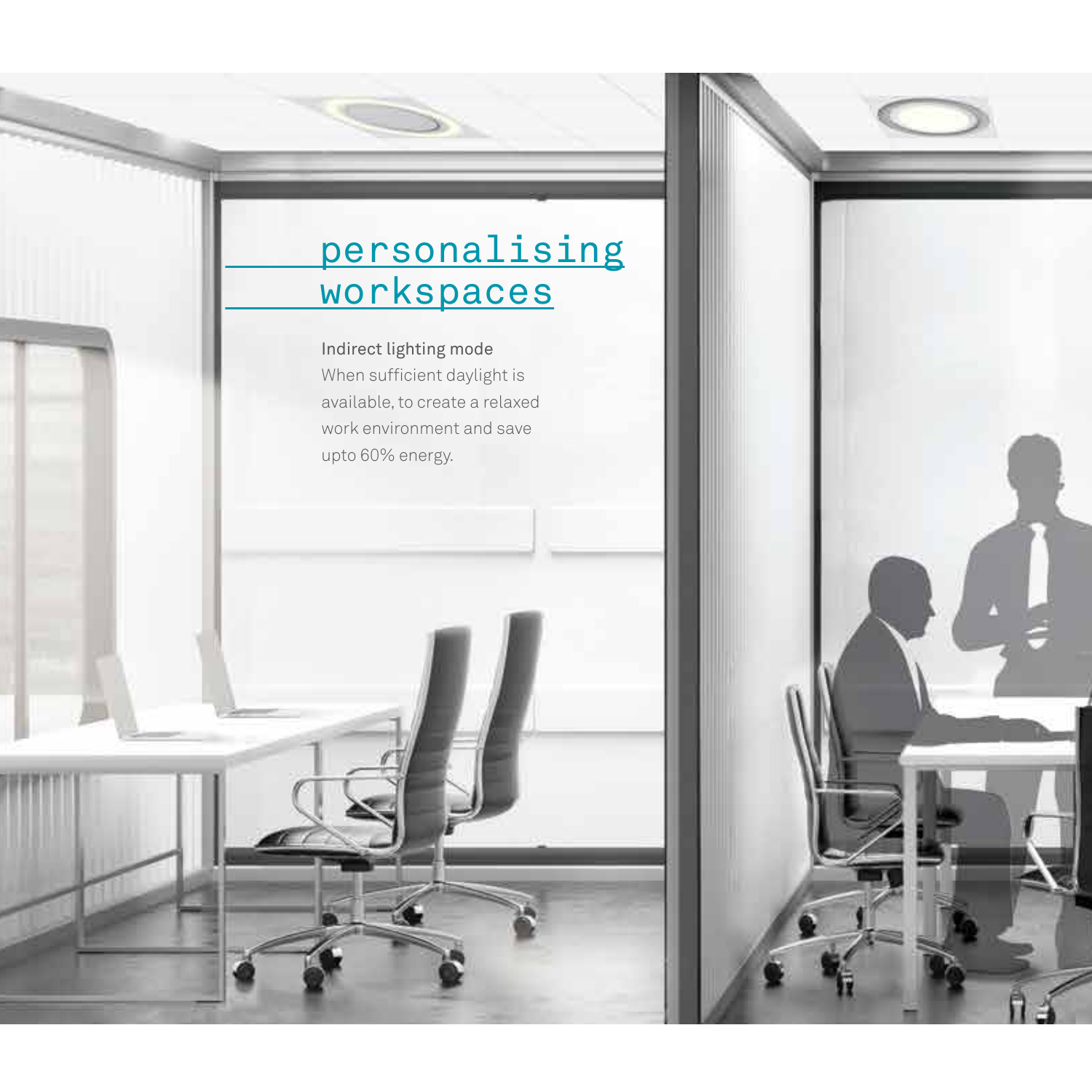Direct lighting mode When there is a requirement of functional lighting for higher attention tasks. Direct-indirect lighting mode When there is no exposure to daylight to provide appropriate level of light distribution required for comfortable fatigue free working.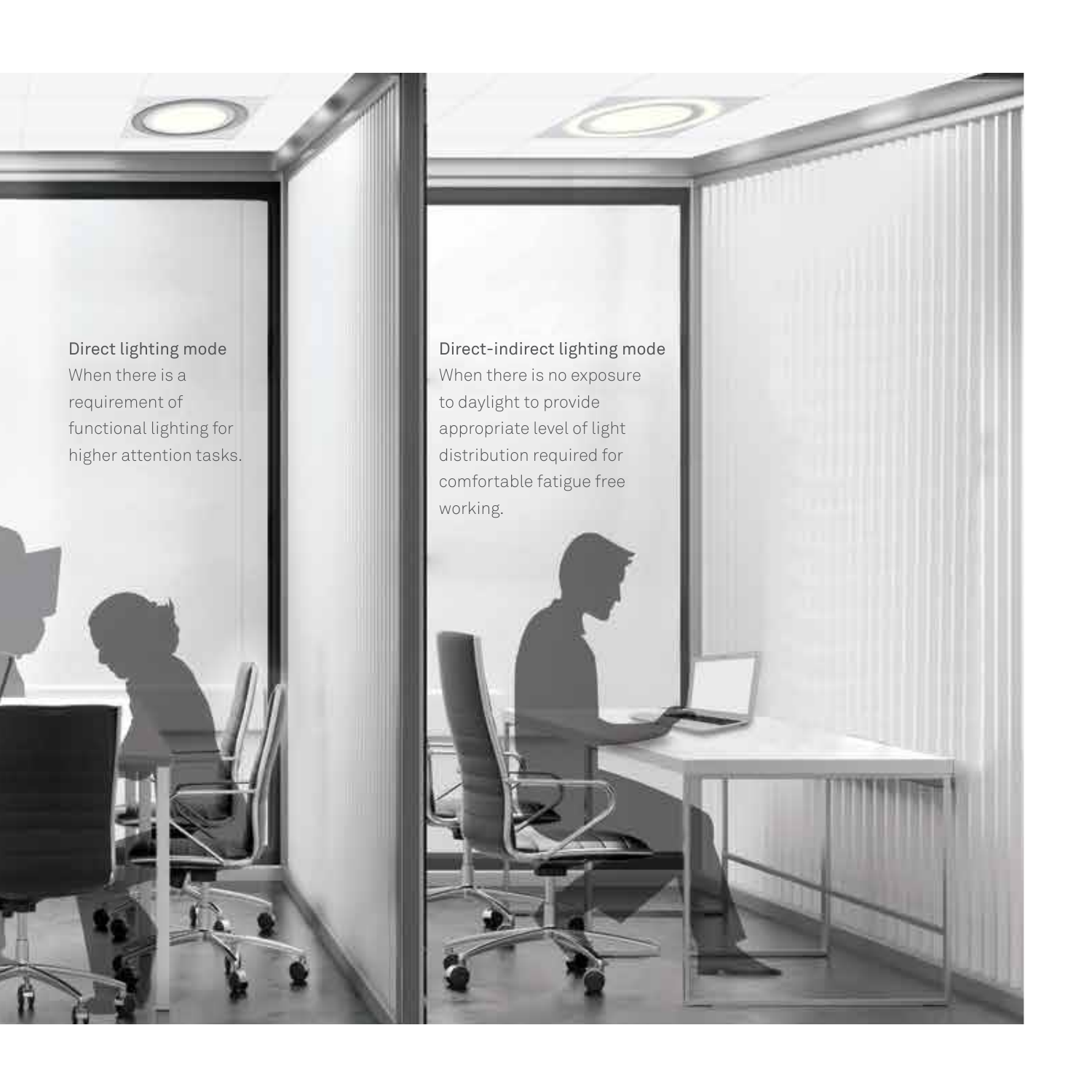### **Opus**LED Circular recess mounted LED luminaire

#### **Specifications Installation**

Recess mounted direct-indirect, LED luminaire with uniform light distribution

White color powder coated deep drawn housing

Unique floating spherical High Efficiency Translucent (HET) PMMA diffuser for direct light

Introduces a circular geometry into the ceiling plane for visual interest

Surrounding circular light chamber, containing PMMA diffuser for indirect light

High efficiency LEDs

Constant Current Constant Voltage external driver with efficiency of minimum 85 %

Designed for installation with four nos. of steel hook-up wire

Suitable for Grid / Armstrong modular ceilings

For Gypsum / POP applications additional frame (Part No: 9180P01089) needs to be ordered separately

#### **Dimension drawings**





All dimensions are in mm. tolerance  $\pm 2$ mm

#### **Applications**







**Electrical data IP20**

**APPLIED FOR** 

| Cat. No.           | Power $(W) \pm 5\%$ | Rated Voltage (V) | Mains Current (Amp) | Approx. Weight (Kg) | Case Lot (Nos) |
|--------------------|---------------------|-------------------|---------------------|---------------------|----------------|
| LM38-461-XXX-57-XX | 34W                 | 240               | 0.15                | 3.8                 |                |
| LM38-461-XXX-40-XX | 34W                 | 240               | 0.15                | 3.8                 |                |

LED is an ever improving and evolving technology. Wipro is committed to bring you the best in LED technology. Data given is representative and can change.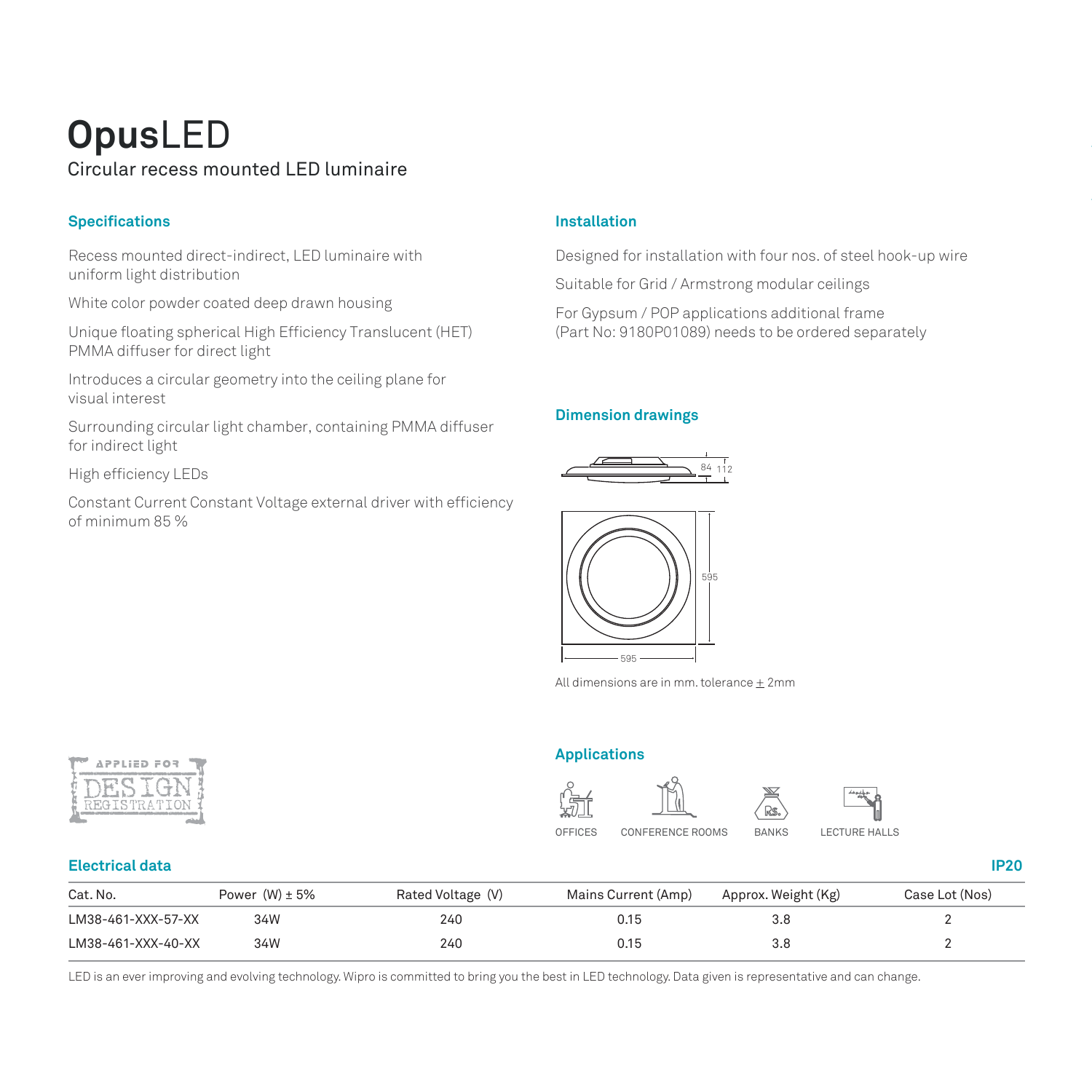## future ready and smart

Compatible with smart lighting solutions, OpusLED is highly recommended to be used with lighting controls such as daylight and occupancy sensors for higher energy efficacy. Lights can be dimmed, switched off or adjusted as per user prefered lighting requirement.

OpusLED's Power on Ethernet (PoE) version can also be offered for smart & connected lighting solution for enhanced user experience, productivity, safety and comfort.